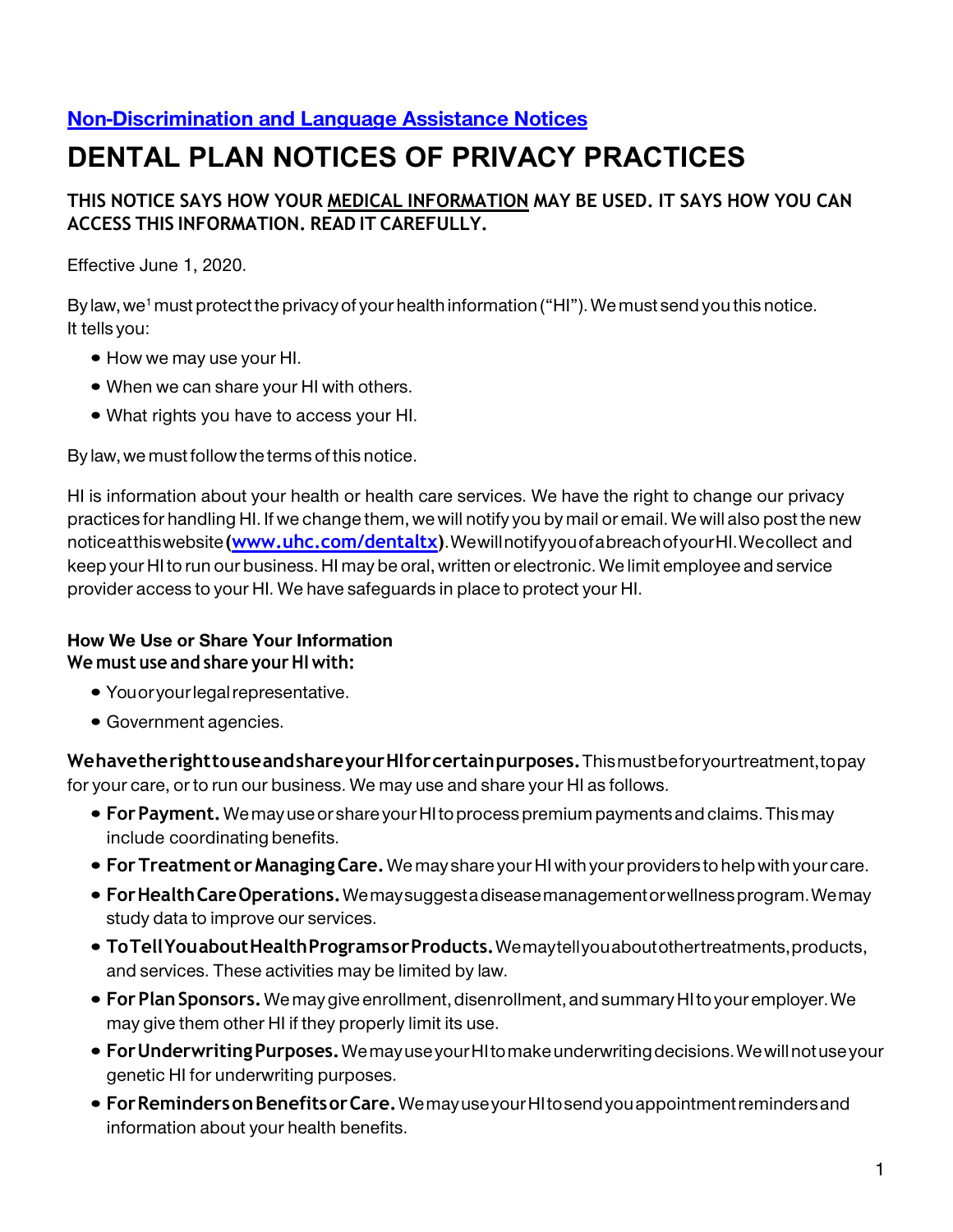**We may use or share your HI as follows.**

- **As Required by Law.**
- **ToPersons InvolvedWithYour Care.** Thismaybe to a family member in an emergency. Thismay happen if you are unable to agree or object. If you are unable to object, we will use our best judgment. If permitted, after you pass away, we may share HI with family members or friends who helped with your care.
- **For Public Health Activities.** This may be to prevent disease outbreaks.
- **For Reporting Abuse, Neglect or Domestic Violence.** We may only share with entities allowed by law to get this HI. This may be a social or protective service agency.
- **ForHealthOversightActivities**toanagencyallowedbythelawtogettheHI.Thismaybefor licensure, audits and fraud and abuse investigations.
- **For Judicial or Administrative Proceedings.** To answer a court order or subpoena.
- **For Law Enforcement.** To find a missing person or report a crime.
- **ForThreatstoHealthorSafety.**Thismaybetopublichealthagenciesorlawenforcement. An example is in an emergency or disaster.
- **ForGovernmentFunctions.**Thismaybeformilitaryandveteranuse,nationalsecurity,orthe protective services.
- **For Workers' Compensation.** To comply with labor laws.
- **For Research.** To study disease or disability.
- **ToGiveInformationonDecedents.**Thismaybetoacoronerormedicalexaminer.Toidentifythe deceased, find a cause of death, or as stated by law. We may give HI to funeral directors.
- **For Organ Transplant.** To help get, store or transplant organs, eyes or tissue.
- **ToCorrectionalInstitutionsorLawEnforcement.**Forpersonsincustody:(1)togivehealthcare; (2) to protect your health and the health of others; and (3) for the security of the institution.
- **ToOurBusinessAssociatesifneededtogiveyouservices.**OurassociatesagreetoprotectyourHI. They are not allowed to use HI other than as allowed by our contract with them.
- **OtherRestrictions.**FederalandstatelawsmayfurtherlimitouruseoftheHIlistedbelow.Wewill follow stricter laws that apply.
	- 1. Alcohol and SubstanceAbuse
	- 2. Biometric Information
	- 3. Child or Adult Abuse or Neglect, including Sexual Assault
	- 4. Communicable Diseases
	- 5. Genetic Information
	- 6. HIV/AIDS
	- 7. Mental Health
	- 8. Minors' Information
	- 9. Prescriptions
	- 10. Reproductive Health
	- 11. Sexually Transmitted Diseases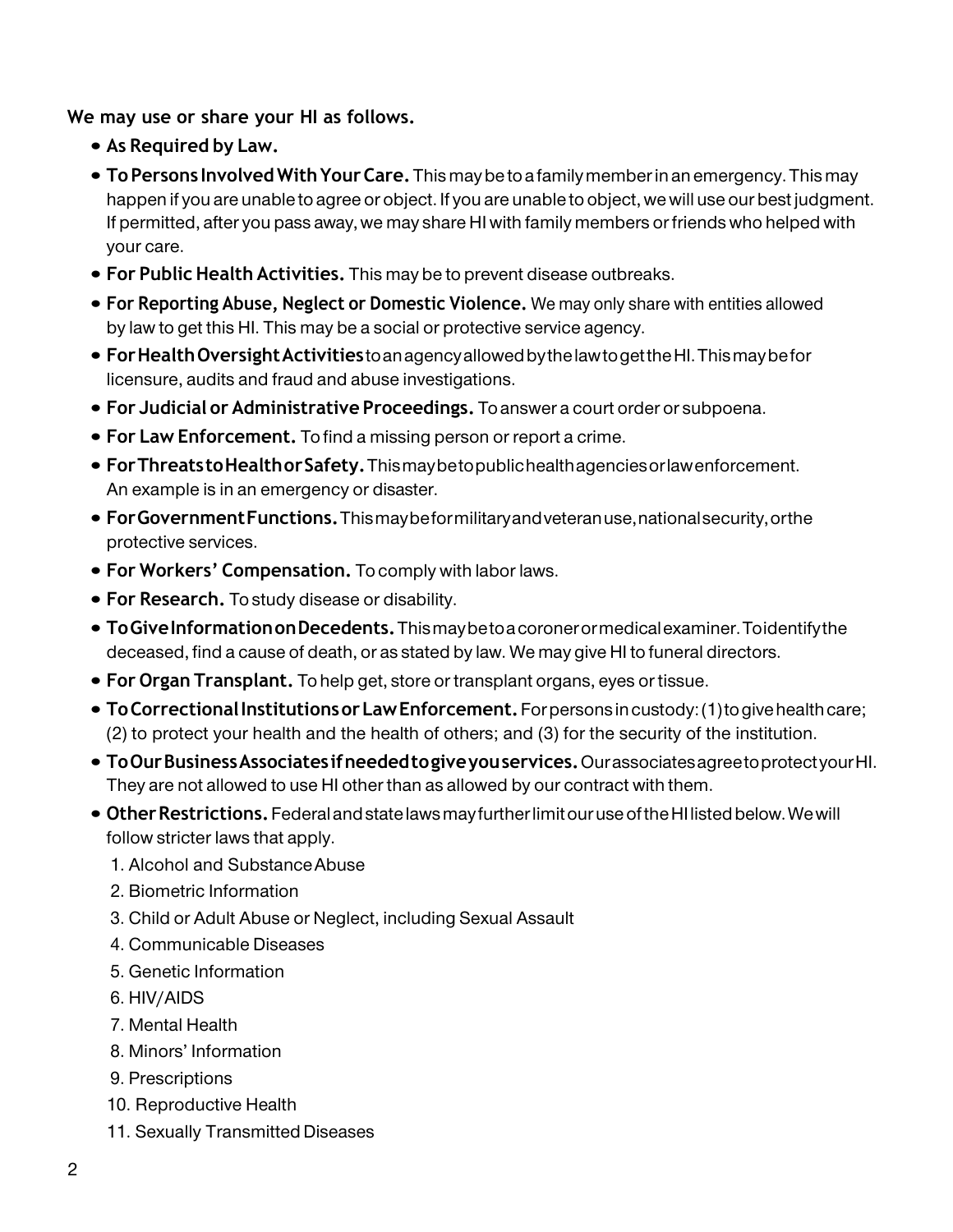We will only use your HI as described here or with your written consent. We will get your written consent to share psychotherapy notes about you. We will get your written consent to sell your HI to other people. We will get your written consent to use your HI in certain promotional mailings. If you let us share your HI, the recipient may further share it. You may take back your consent. Tofind out how, call the phone number on your ID card.

## **Your Rights**

You have the following rights.

- **To ask us to limit** use or sharing for treatment, payment, or health care operations. Youcan ask to limit sharing with family members orothers. Wemay allow your dependents to ask forlimits. **Wewill try to honor your request, but we do not have to do so.**
- **Toasktogetconfidentialcommunications** inadifferentwayorplace.Forexample,ataP.O.Box instead of your home. We will agree to your request when a disclosure could endanger you. We take verbal requests. You can change your request. This must be in writing. Mail it to the address below.
- **To see or get a copy** of certain HI. You must ask in writing. Mail it to the address below. If we keep these records in electronic form, you can request an electronic copy. Youcan have your record sent to a third party. We may send you a summary. We may charge for copies. We may deny your request. If we deny your request, you may have the denial reviewed.
- **To ask to amend.** If you think your HI is wrong or incomplete, you can ask to change it. Youmust ask in writing. You must give the reasons for the change. Mail this to the address below. If we deny your request, you may add your disagreement to your HI.
- **To get an accounting** of HI shared in the six years prior to your request. This will not include any HI shared for the following reasons: (i) Fortreatment, payment,andhealth care operations; (ii) With you or with your consent; (iii) With correctional institutions or law enforcement. This will not list the disclosures that federal law does not require us to track.
- **Toget apaper copyofthisnotice.**Youmayask fora papercopy atany time. Youmayalso geta copy at our website**[\(www.uhc.com/dentaltx\)](https://www.uhc.com/dentaltx)**.

# **Using Your Rights**

- **To Contact your Dental Plan. Call the phone number on your ID card.** Or you may contact the UnitedHealth Group Call Center at **1-877-901-7321**, or **TTY 711**.
- **To Submit a Written Request.** Mail to:

UnitedHealthcare Privacy Office MN017-E300 P.O. Box 1459 Minneapolis, MN 55440

• **ToFileaComplaint.**Ifyouthinkyourprivacyrightshavebeenviolated,youmaysendacomplaint at the addressabove.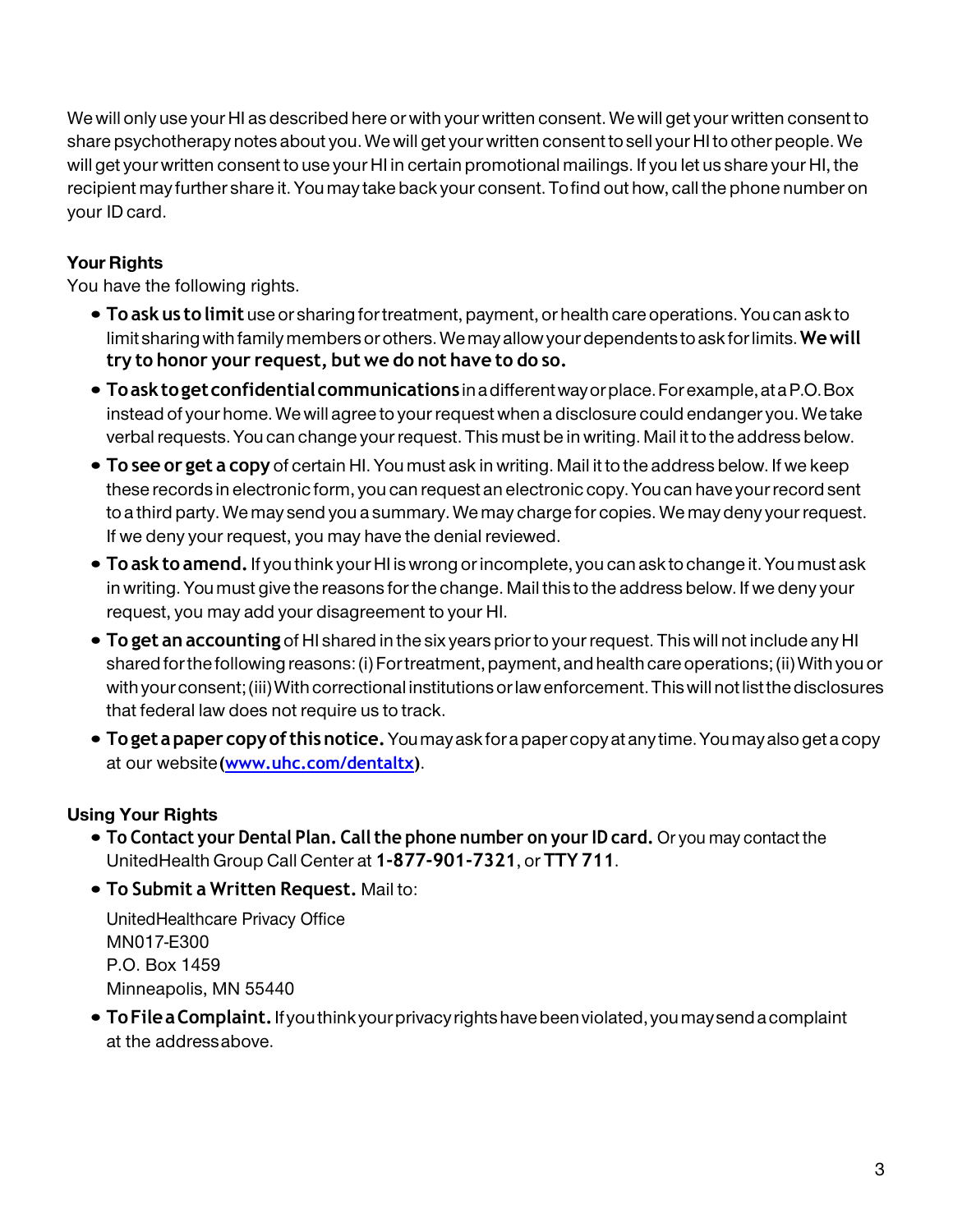**You may also notify the Secretary of the U.S. Department of Health and Human Services.** We will not take any action against you for filing a complaint.

 $^{\text{1}}$  This Medical Information Notice of Privacy Practices applies to the following health plan that is affiliatedwithUnitedHealthGroup:UnitedHealthcare Insurance Company.